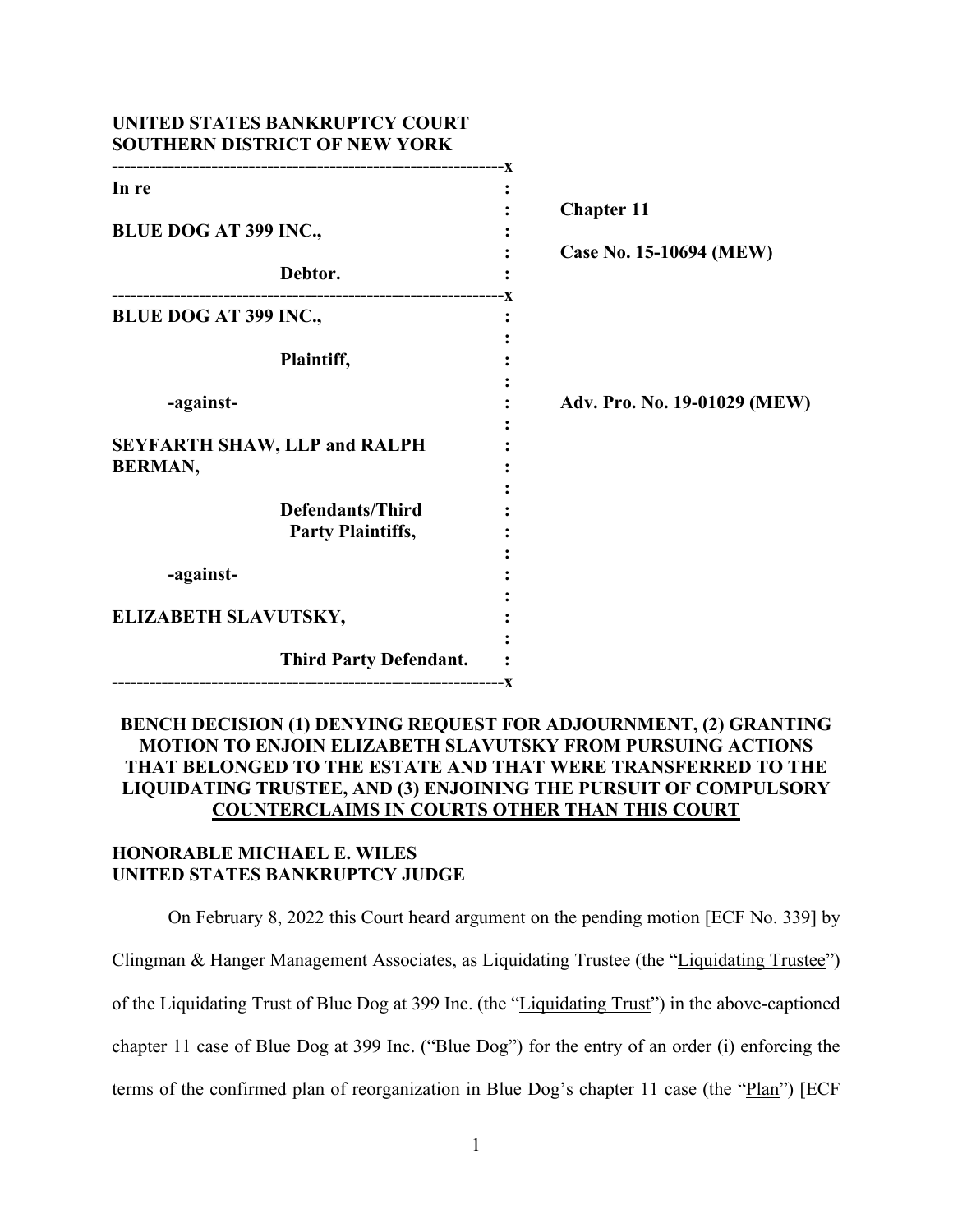No. 257] and the order of this Court that confirmed the Plan (the "Confirmation Order") [ECF No. 271], (ii) declaring Elizabeth Slavutsky and her counsel, J. Benton Stewart, Esq. and his law firms in contempt of the Confirmation Order by reason of their commencement, in Florida, of an action by Ms. Slavutsky against Seyfarth Shaw, LLP, Ralph Berman and Adrian Zuckerman (Case No. 2021-004558-CA-01) (the "Florida Action"), and (iii) imposing sanctions on Ms. Slavutsky and her counsel. The Court dictated its bench decision at the conclusion of the February 8 hearing.

This formal Bench Decision reflects corrections or clarifications to the transcript of the Court's dictated decision, and it constitutes the official decision of the Court with respect to the pending motion and with respect to a request for an adjournment that was made.

## **The Request for an Adjournment**

The motion that is scheduled for hearing was filed on December 20, 2021. The motion seeks to enjoin Ms. Slavutsky from pursuing claims in an action that she filed in the Florida state court. The movant claims that Mr. Slavutsky's claims in Florida really are claims that belonged to Blue Dog at 399, Inc., which was the Debtor in the case before me, and that now belong to the Liquidating Trust under the confirmed plan of reorganization of Blue Dog. They also contend that Ms. Slavutsky is interfering with estate assets and violating my prior orders by attempting to pursue the claims for her own benefit. They seek injunctive relief, which by rule is a request to which I am supposed to give priority and to consider on a reasonably expedited basis.

Notice of the motion was served on Elizabeth Slavutsky individually at four different addresses. It was also served on Kenneth Reynolds, who is counsel of record to Ms. Slavutsky in the main Blue Dog bankruptcy case, and on Stewart Law International, who acts as counsel to Ms. Slavutsky in the Florida Action. Stewart Law International also was admitted *pro hac vice* as counsel to Ms. Slavutsky in the pending adversary proceeding before me between the Liquidating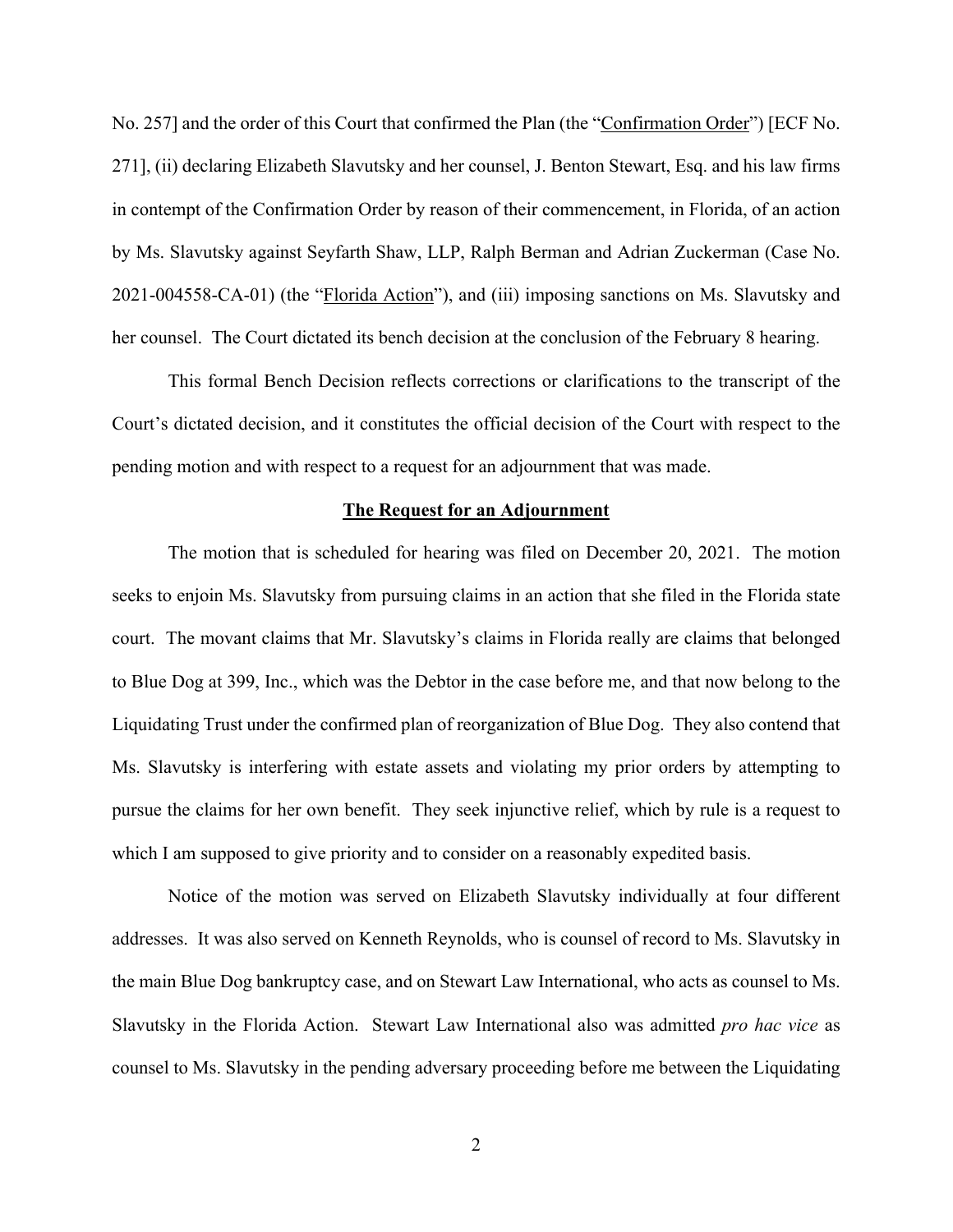Trustee and the Seyfarth Shaw firm. The motion was served on Stewart Law International at three separate addresses, each directed to the attention of J. Benton Stewart II, as indicated by the certificate of service that is on file on the docket in this Court. [ECF No. 340].

On January 14, 2022, the Liquidating Trustee served a notice of an adjournment of the hearing date on its pending motion. [ECF No. 344]. The notice told the recipients that the objection deadline would be February 1 and that the hearing date would be February 8 at 10:00 a.m. Chambers was informed that the adjournment was done as a courtesy to Mr. Reynolds, who apparently is suffering from severe health issues and who had indicated a desire to file a motion to withdraw as counsel. The notice of adjournment was served on the same parties as the original notice of the motion. [ECF No. 347].

On January 17, 2022, Mr. Reynolds filed a formal motion to withdraw as counsel to Ms. Slavutsky. [ECF No. 346]. Mr. Reynolds filed a certificate of service showing that he had served the motion on Ms. Slavutsky. [ECF No. 348]. No objection to the Liquidating Trustee's motion was filed by the February 1 deadline. The Liquidating Trustee filed a certificate of no objection on February 3, 2022. [ECF No. 349]. Copies of that certificate were served upon Ms. Slavutsky, Mr. Reynolds and Mr. Stewart. [ECF No. 350].

Sometime in January 2022 – and I just do not recall the date – we rescheduled the February 8 hearings so that they would take place at 2:00 p.m. rather than at 10:00 a.m., and I asked my staff to advise the parties. We did so because I am co-teaching a class at Fordham Law School and that class is at 9:30 in the morning and required me to reschedule my Tuesday hearings to the afternoon instead of the morning.

It would take a little time to reconstruct which members of my staff spoke to which counsel. But I note that on February 2, 2022, counsel to the parties sent an email to chambers asking whether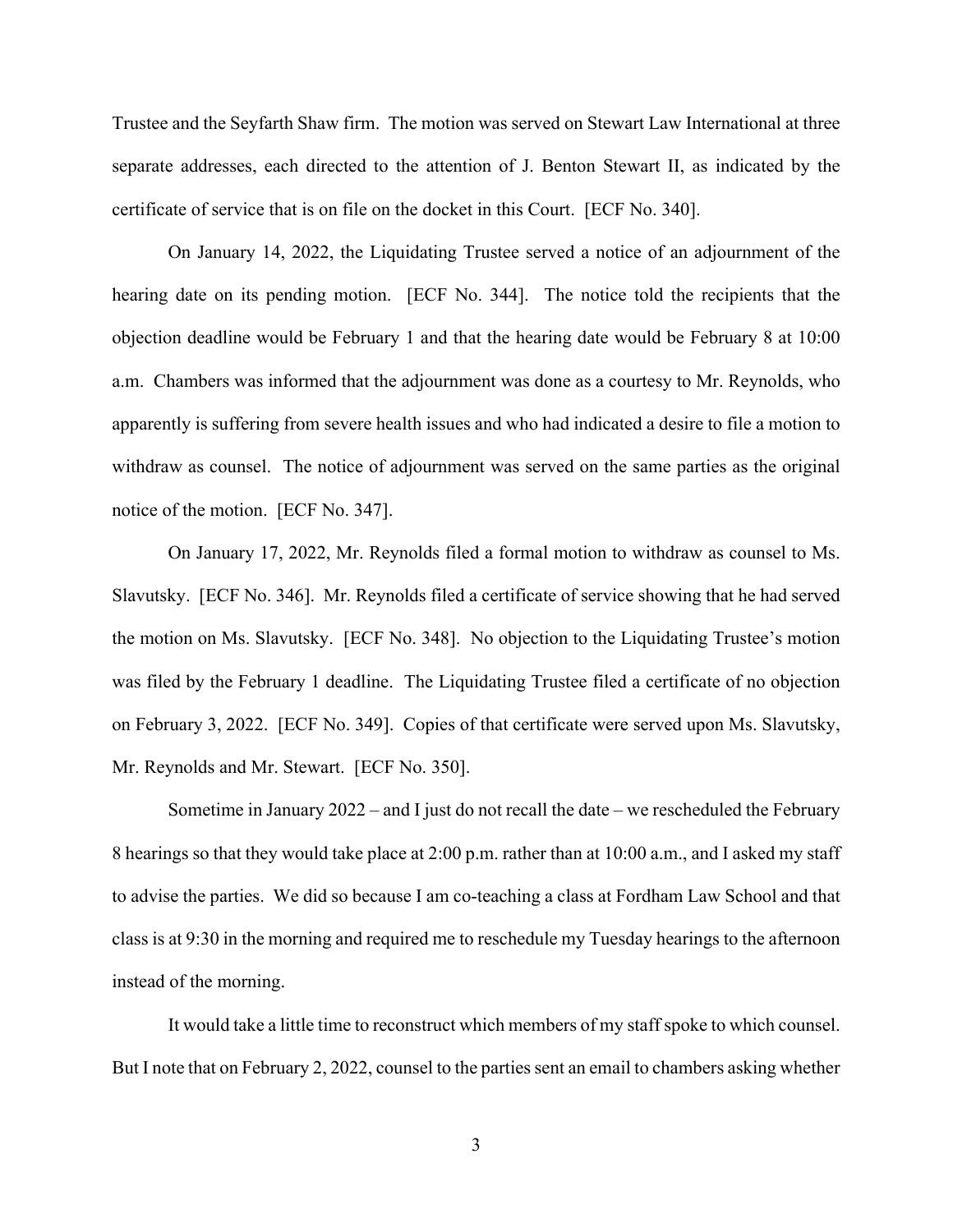Mr. Reynolds needed to appear at the scheduled hearing. The email noted that the hearing was scheduled for February 8 at 2:00 p.m. Copies of that email, which explicitly referenced the 2:00 time, were sent to Ms. Slavutsky and to Mr. Stewart. My law clerk, Jenna MacDonald, responded to this email stating that the matter would remain on the calendar, but that in light of his apparent health difficulties, Mr. Reynolds personally did not need to appear. Ms. MacDonald's response was sent to all of the parties to the original email including Ms. Slavutsky and Mr. Stewart.

On February 7, the Liquidating Trustee filed a notice of agenda for the scheduled hearing on February 8. [ECF No. 353]. It, too, stated that the hearing would be at 2:00 rather than 10:00.

Nobody filed an objection to Mr. Reynolds' proposed withdrawal, but at the same time apparently Ms. Slavutsky was unable to arrange for new bankruptcy counsel to take Mr. Reynolds' place. The Court expected and understood that Mr. Stewart would appear and would represent Ms. Slavutsky to the extent she had any opposition to the pending motion. As I have noted, I had already granted Mr. Stewart's *pro hac vice* application on December 9, 2020. [Adv. Pro. No. 19- 01029, ECF No. 106].

This morning, Mr. Stewart contacted my chambers deputy, Jacqueline De Pierola, to indicate that he was on the telephone at 10:00. When Ms. DePierola informed him that the matter was scheduled for 2:00, Mr. Stewart indicated that he would reconnect at that time. Subsequently, however, Mr. Stewart sent a written communication to the parties, indicating that he would not appear at 2:00 and that he was unable to do so due to unspecified health problems of his own, and suggesting that due to his calendar he would not be available until the last week of March 2022.

I delayed the start of the hearing at 2:00 until Mr. Stewart could be contacted. My staff has attempted to contact him without much success, except that Ms. MacDonald was able to reach him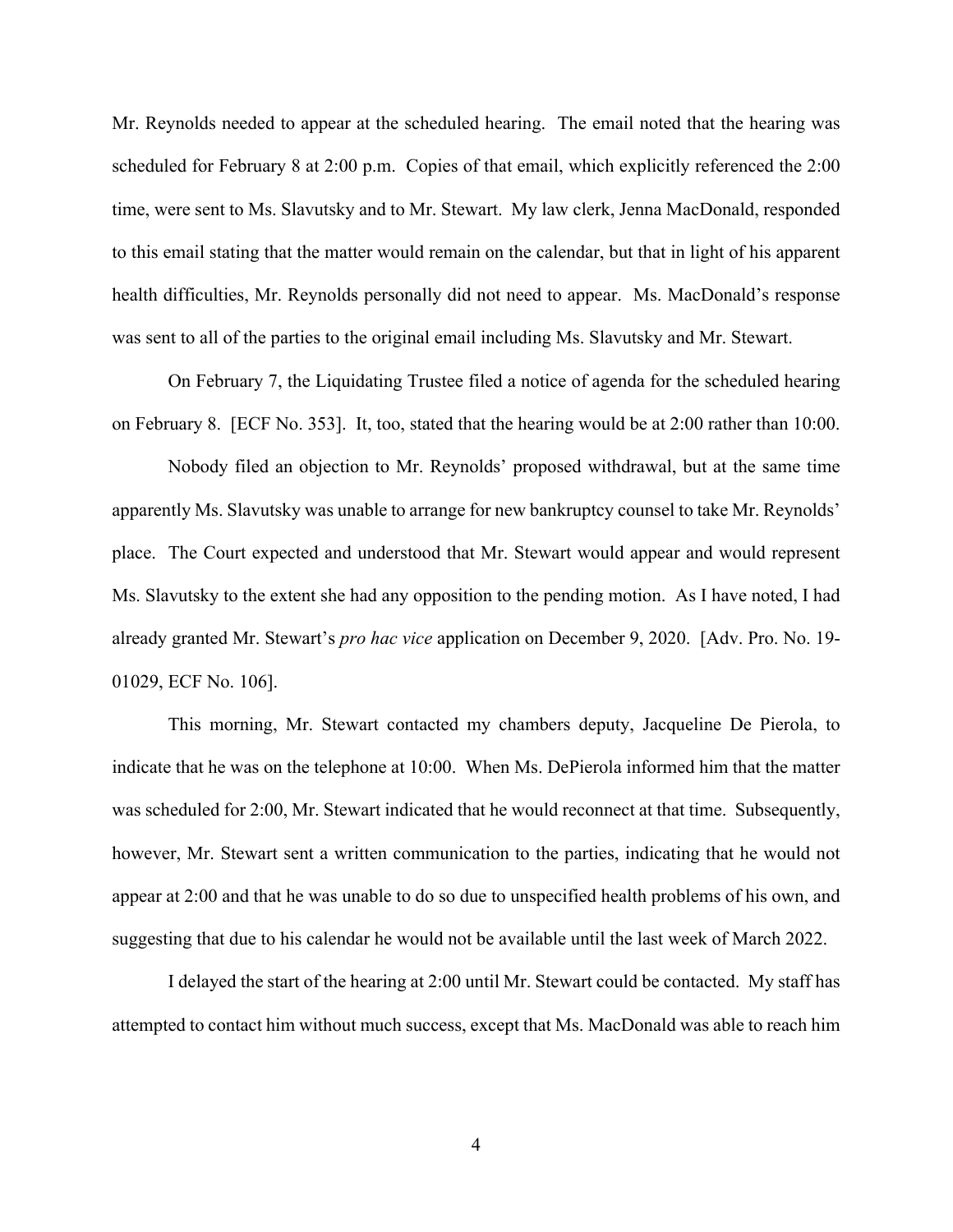briefly by telephone. It was a very short call where he suggested he was at a medical appointment, and the call was then terminated.

Ms. Slavutsky is now on the call, which we have resumed at 3:00. She has indicated that she was informed of the time of the hearing correctly, yesterday, and that she had made some efforts to get new counsel, but has not been able to do so.

I should note that Ms. DePierola has now sent me the email that originally rescheduled this hearing. It was sent on February 1 and copied to Mr. Reynolds as counsel of record. That particular email was not sent to Mr. Stewart. But as I mentioned, on February 2 the new time was explicitly mentioned in an email that was sent to Mr. Stewart.

So I have a motion that was duly noticed, that was already adjourned once in contemplation of Mr. Reynolds' difficulties, that was very clear as to what the objection deadline was, in a matter where Ms. Slavutsky has counsel of record and where her other counsel, Mr. Stewart, has been admitted *pro hac vice*. I have received no timely request for an adjournment. I have heard really nothing about this until long after the objection deadline has passed. Quite frankly, enough time was provided and enough courtesy was provided with a prior adjournment so that new counsel could be arranged and so that existing counsel could consult with bankruptcy counsel to the extent necessary to enable a response to be filed. But no response was filed.

I am not going to grant additional time. I am absolutely not going to grant the equivalent of a "pocket veto" of the motion until late March 2022, or until new counsel decides that it is worth their while to come in and to appear. I think that would be a disservice to the Liquidating Trust, and I am simply not going to do it. [The Court then heard argument from the parties, including from Ms. Slavutsky on her own behalf.]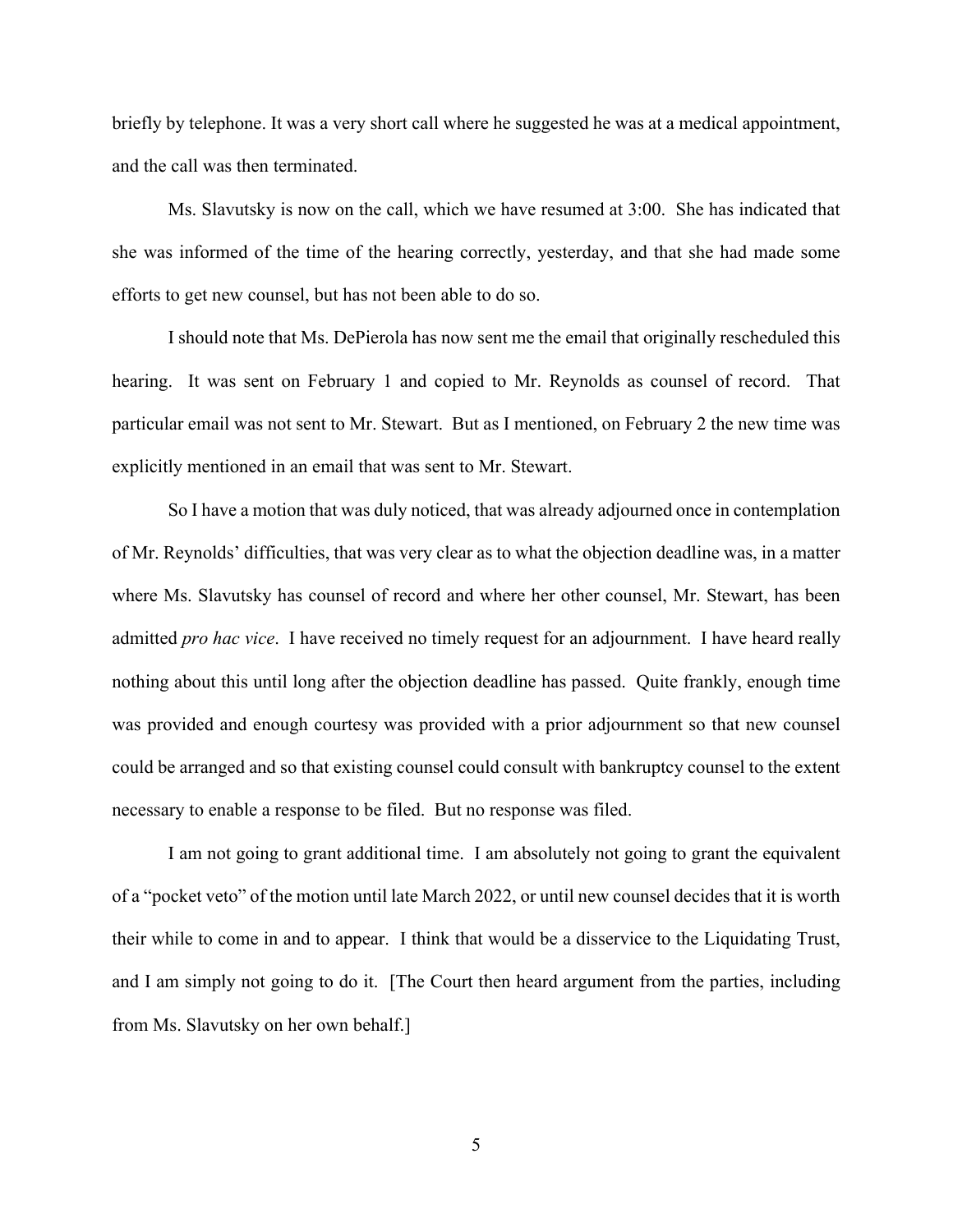## **Ruling on the Merits of the Motion**

Because this matter has such a long and tortured history, I spent some time yesterday reconstructing it by going through the docket. At the risk of overdoing the background, I am, before making my ruling, going to recite how we got to where we are.

The Blue Dog chapter 11 case was filed on March 24, 2015. The Debtor was named Blue Dog at 399 Inc. The attorneys for Blue Dog were the firm of Wollmuth Maher and Deutsch LLP. Ms. Slavutsky signed a declaration in support of various matters in connection with the filing and identified herself as the sole director and a shareholder of Blue Dog. The Statement of Financial Affairs that was filed on April 7, 2015 [ECF No. 7] stated that Ms. Slavutsky owned 80 percent of the equity of Blue Dog and that the YUHA Group owned 20 percent.

I note that the Schedule of Assets that was filed on April 7, 2015 [ECF No. 8], listed assets belonging to Blue Dog, and that the listed assets included claims against the landlord at 399 Park Avenue. Those were identified as claims belonging to Blue Dog and its estate.

On April 8, 2015, Blue Dog sought permission to retain the Wollmuth firm as its counsel. [ECF No. 9]. In paragraph 15 of the application, Blue Dog noted that it had agreed that Seyfarth Shaw would be retained as special counsel for purposes of litigation against the landlord. *Id.* at ¶ 15. Nine days later, on April 17, 2015, Blue Dog filed an adversary proceeding against the landlord, which was adversary proceeding 15-01097. Ms. Slavutsky was not a party to that litigation. The attorneys who filed the complaint on behalf of Blue Dog were the Wollmuth Firm, which was Blue Dog's main counsel in the bankruptcy case.

Although the Wollmuth retention application on April 8, 2015 had suggested that a separate application to employ Seyfarth Shaw might be made, no application for the retention of Seyfarth Shaw was made until more than a year later, on May 18, 2016, when Blue Dog filed an application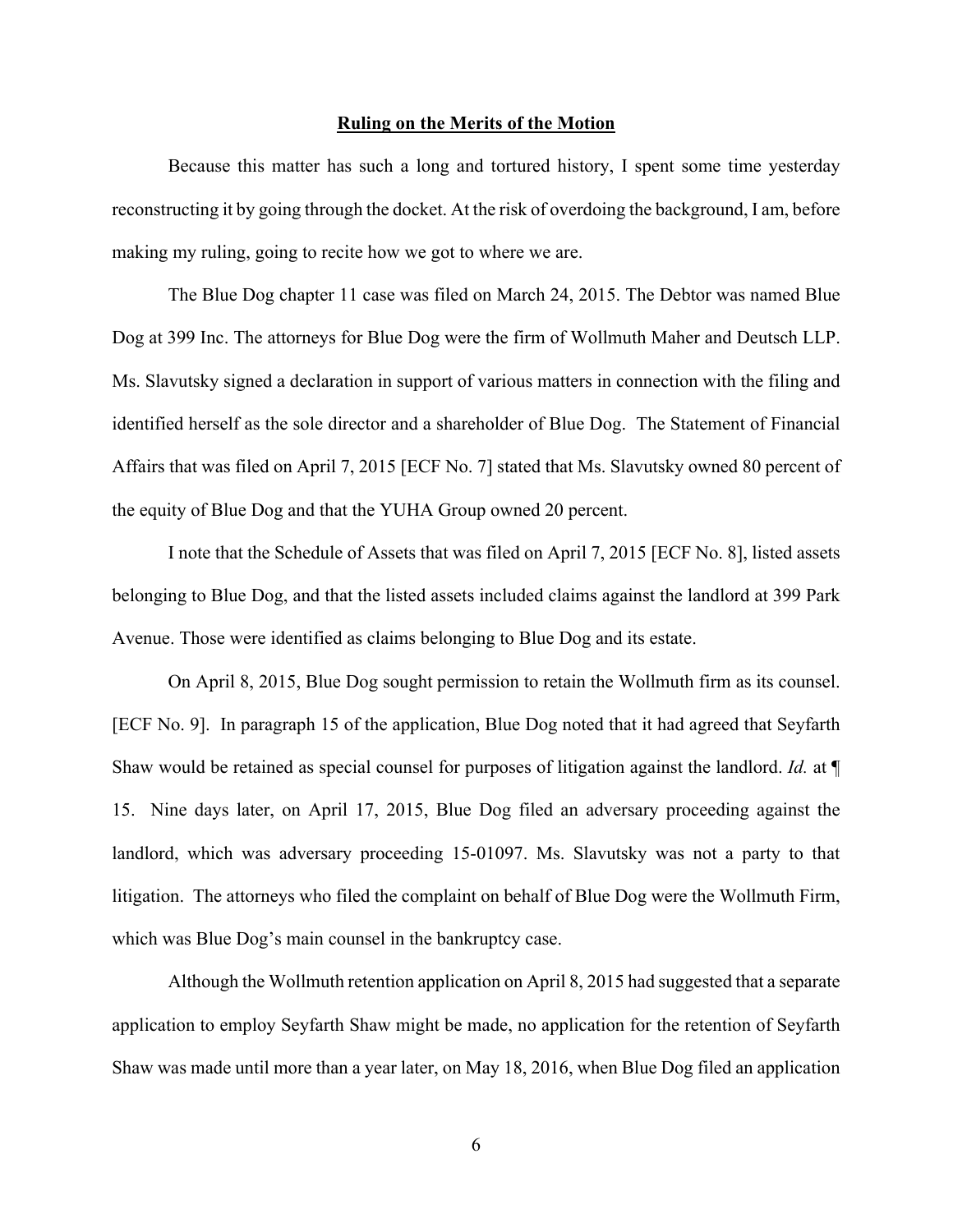seeking permission to employ the Seyfarth Shaw firm as special litigation counsel. [ECF No. 60]. In that application, Blue Dog represented that Seyfarth had become involved in the matter prior to the bankruptcy filing and that Seyfarth had been retained "by the Debtor's principal, Elizabeth Slavutsky, prior to the Petition Date to render advice concerning rights under the Lease and the procedural and substantive basis for regaining possession of the Premises under the Lease." *Id.* at ¶ 18.Blue Dog stated that Seyfarth Shaw represented Ms. Slavutsky in a state court action that the landlord had commenced against Ms. Slavutsky as a guarantor of obligations allegedly owed by Blue Dog to the landlord. *Id.* at ¶ 19. Finally, Blue Dog proposed that although Seyfarth Shaw would be retained to provide services to Blue Dog in the litigation, Ms. Slavutsky would be solely responsible and personally liable for the payment of Seyfarth's fees and expenses. *Id.* ¶ 23.

Ms. Slavutsky submitted an affidavit dated May 16, 2016 in support of Blue Dog's application for permission to retain Seyfarth Shaw. [ECF No. 60, Exhibit C]. In that affidavit, Ms. Slavutsky acknowledged that Seyfarth was being retained to represent the Debtor, Blue Dog. *Id*. at  $\P$ 4. She also affirmed that "[i]n connection with the Firm's [Seyfarth Shaw's] representation as special litigation counsel for the Debtor as proposed in the application, the undivided loyalty of the firm is to its client, the Debtor." *Id*. at ¶ 7.

Blue Dog also submitted an engagement letter dated May 11, 2016 that governed its retention of Seyfarth Shaw. [ECF No. 60, Exhibit B]. The engagement letter was signed by Ms. Slavutsky on behalf of Blue Dog, and it was also signed by her separately in her personal capacity as evidence of her personal agreement to pay the firm's fees and expenses. *Id.* at p. 3. The third paragraph of the engagement letter stated explicitly that "[y]ou agree that our representation of the Debtor in this matter does not give rise to a lawyer-client relationship between our firm and any of the Debtor's officers, directors, shareholders, corporate affiliates, or subsidiaries." *Id.* at p. 1.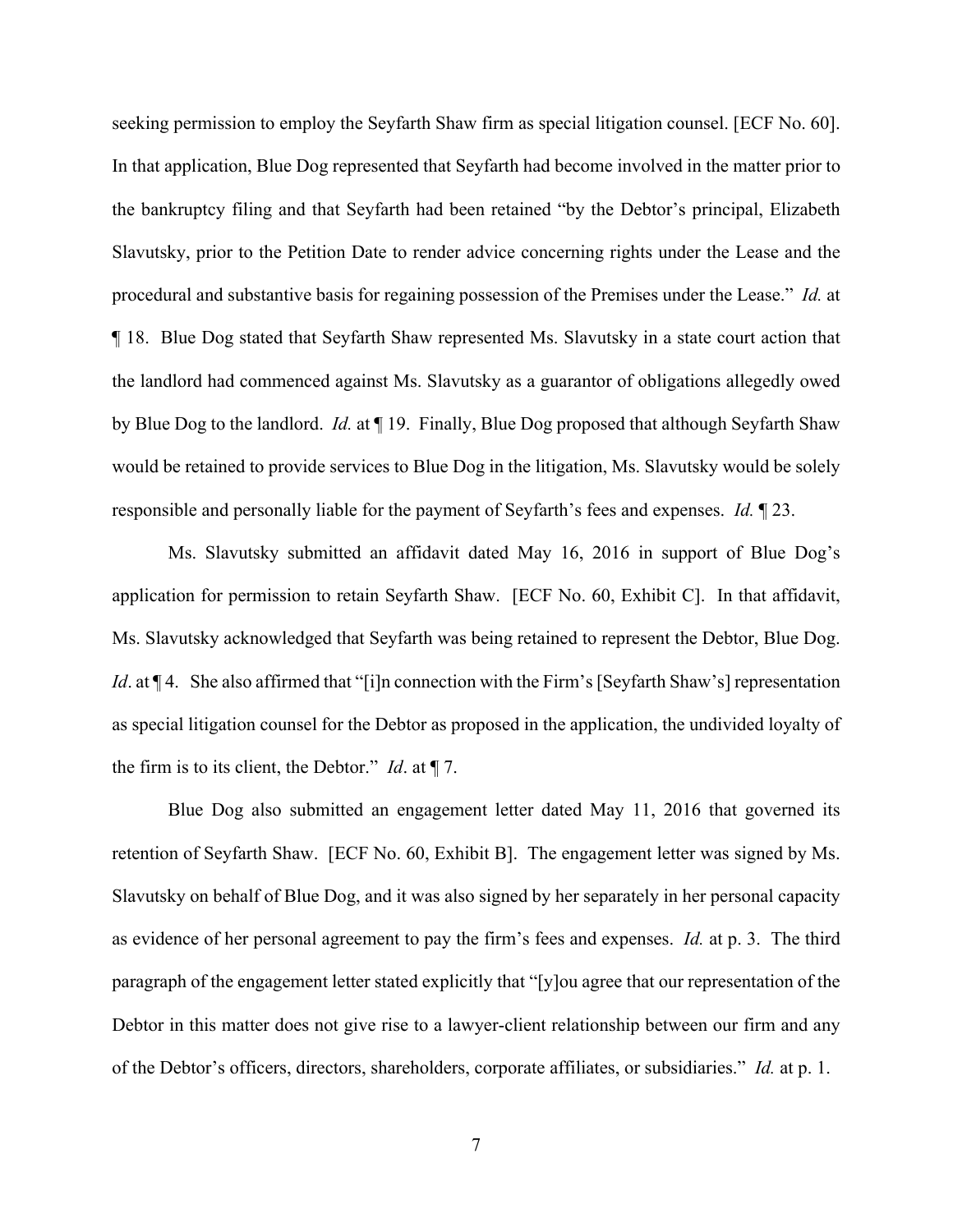I entered an order on June 13, 2016 that approved the retention of Seyfarth Shaw. [ECF No. 67]. Seyfarth Shaw's retention continued until it ultimately made a motion for permission to withdraw as counsel on April 14, 2017. [ECF No. 79]. I granted that motion, after resolving some other issues, in an order dated July 5, 2017. [ECF No. 109]. Among other things, I held on that day that Seyfarth Shaw was required to turn over its files to Blue Dog and that Seyfarth had no right to assert a retaining lien on Blue Dog's files due to unpaid fees and expenses because, under the parties' arrangement, the files belonged to Blue Dog and Blue Dog had no responsibility for the payment of fees and expenses. [ECF No. 110]. I also denied Seyfarth Shaw's separate request to enforce a purported settlement agreement that had allegedly previously been reached. *Id.*

The litigation against the landlord continued thereafter, though much of the time was spent in a very long and continued set of mediation sessions. Meanwhile, on June 7, 2018, Blue Dog filed an amended list of its equity security holders. [ECF No. 127]. The new list stated that Ms. Slavutsky owned 51 percent of Blue Dog and that YUHA Group owned 49 percent. *Id.* 

Blue Dog also made a motion on June 7, 2008 to retain the Otterbourg firm as new counsel in its bankruptcy case [ECF No. 124], and an additional motion seeking permission to borrow funds from an entity named D&D Funding II LLC ("D&D Funding"). [ECF No. 122]. I approved the retention of Otterbourg [ECF No. 151], but I identified problems with the proposed financing that needed to be fixed. The financing issue arose again at a hearing on October 10, 2018 that was principally devoted to other matters. During that hearing, Blue Dog's counsel informed me that the parties had negotiated a proposed agreement under which Ms. Slavutsky would sell her shares, representing about 51 percent of the total shares, to D&D Funding.

On December 21, 2018, Blue Dog filed a motion seeking approval of a settlement with the landlord. [ECF No. 169]. I approved that settlement on January 24, 2019. [ECF No. 184]. The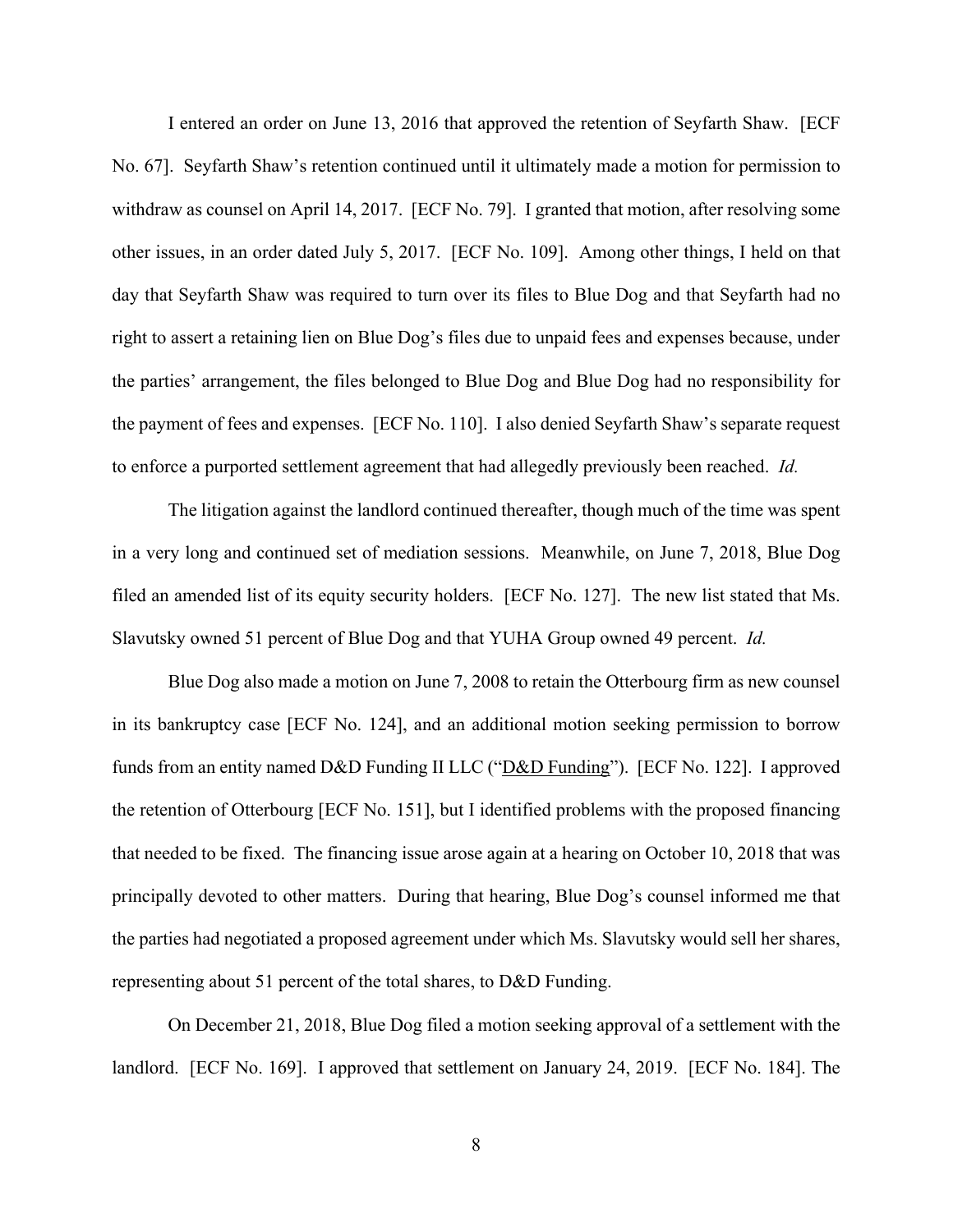currently pending adversary proceeding by Blue Dog against Seyfarth Shaw was filed on February 26, 2019. *See* [Adv. Pro. No. 19-01029, ECF No. 1]. As an aside, I note that I had dismissed a prior adversary proceeding as premature. The only plaintiff in the adversary proceeding against Seyfarth Shaw in this Court was Blue Dog itself, which has since been replaced as plaintiff by the Liquidating Trustee.

After that time, on July 1, 2019, Blue Dog filed another amended list of its equity security holders. [ECF No. 204]. The new list said that 100 percent of the stock of Blue Dog now was owned by 399 Park Holding LLC. The statement was signed by Robert Powell, who identified himself as the authorized representative of 399 Park Holding LLC. A footnote to the declaration referred to the fact that in a prior court filing, Ms. Slavutsky had been listed as holding a 51 percent interest in Blue Dog and that YUHA Group had been listed as holding a 49 percent interest. The footnote continued to state that D&D Funding II LLC had acquired all of Ms. Slavutsky's shares, constituting "not less than" 51 percent of the equity in Blue Dog pursuant to a stock purchase agreement dated October 8, 2018, and that D&D Funding had later sold those shares to 399 Park Holding, LLC. Based on those dates, it appears that Ms. Slavutsky sold her stock in Blue Dog prior to the filing of a motion for approval of a settlement of the landlord litigation and prior to the effective date of the settlement that I approved.

The footnote further declared that 399 Park Holding believed that in fact Ms. Slavutsky had been the sole shareholder of Blue Dog and that 399 Park therefore now owned 100 percent of Blue Dog. It is not necessary to go into too much detail here except to note that there were later issues and disputes involving the YUHA Group that led to a settlement in 2020. Under that settlement, the YUHA Group confirmed that it owned no equity in Blue Dog, and confirmed that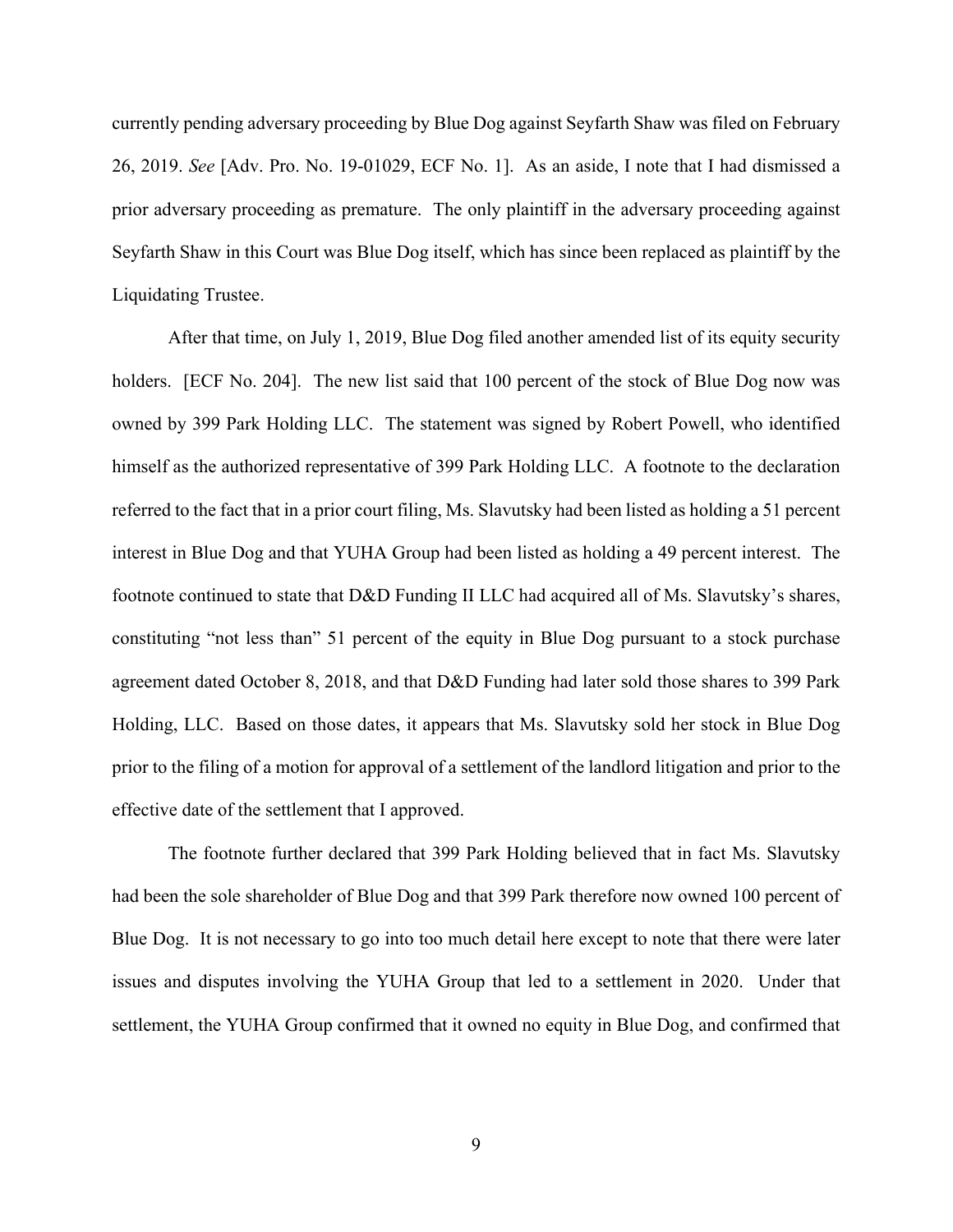399 Park Holding by virtue of its purchase of Ms. Slavutsky's interest was the sole owner of equity interests in Blue Dog. [ECF Nos. 321 and 328].

In late 2019, Blue Dog proposed a plan of liquidation. I confirmed the second amended version of the plan on January 23, 2020. [ECF No. 271]. An affidavit in support of confirmation was submitted by Mr. Powell, who described himself as the manager of 399 Park Holding LLC and who described 399 Park Holding as the equity owner of Blue Dog. [ECF No. 266].

The Plan that I confirmed included broad definitions of "Causes of Action" and of "Estate Actions" that belonged to Blue Dog and that were being transferred to the Liquidating Trust under the terms of the Plan. *See* [ECF No. 257] at §§ 1.3.17 and 1.3.44. The term "Trust Assets" was defined to include all of Blue Dog's property, including all Causes of Action and Estate Actions, including the so-called Seyfarth Action (*i.e.,* the adversary proceeding pending in this Court). *See Id.* at § 1.3.92. The Plan provided that the assets of Blue Dog would be administered by the Liquidating Trustee pursuant to a liquidating trust agreement. *See* [ECF No. 257]. No causes of action were distributed to any current or former shareholders in general or to Ms. Slavutsky in particular, who at that point apparently was just a former shareholder of Blue Dog. The Plan provided for the payment of creditor claims in the order of their priority under the Code and provided that holders of interest in Blue Dog would receive distributions only if cash remained after the payment of creditor claims. *Id.* 

My Confirmation Order included a number of provisions that are relevant to the motion now before me. In Paragraph 23 of the Confirmation Order, I confirmed that "[u]pon the Effective Date, the Liquidating Trustee shall have the exclusive right, authority, and discretion to institute, prosecute, abandon, settle, or compromise any and all" of the causes of action that had been transferred to the trust, and that "all proceeds of such actions shall become property of the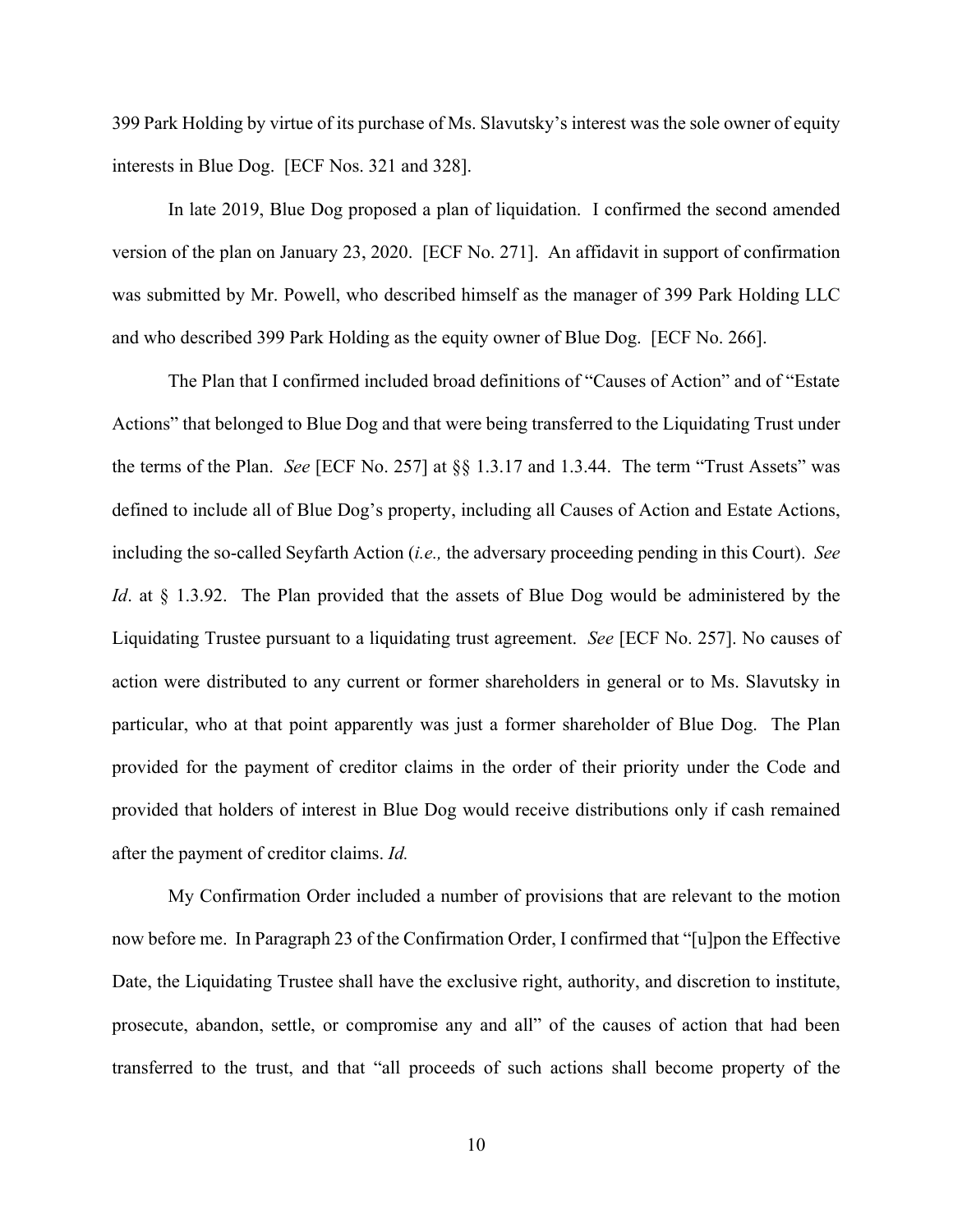Liquidating Trust." [ECF No. 271] at ¶ 23. I also approved and issued an injunction pursuant to which the assets of Blue Dog were to be used "only in the manner set forth in this Plan," and I confirmed that such assets were not available for any other purpose. *Id.* at p. 6 and ¶ 80. In addition, I ordered that "all persons and entities who have held, hold, or may hold claims or interests based upon any act, omission, transaction, or other activity of any kind or nature related to the Debtor or the Debtor's chapter 11 case" would be "precluded and permanently enjoined on and after the effective date from interfering with the use and distribution of the Debtor's assets in the manner contemplated by the Plan." *Id.* at p. 6 and ¶¶ 80, 86.

The various conditions to the effectiveness of the Plan were satisfied and the Plan became effective on June 2, 2020. [ECF No. 311]. The Liquidating Trustee then took over the litigation against Seyfarth Shaw and Mr. Berman, and a long period occurred during which the parties engaged in settlement and mediation sessions.

On February 21, 2021, however – unbeknownst to me -- Ms. Slavutsky filed a lawsuit in the Florida state court against Seyfarth Shaw and Mr. Berman. I have now seen a copy of the complaint in that action. The caption lists an additional Seyfarth partner as a defendant; his name is Mr. Adrian Zuckerman. However, the complaint itself actually does not assert any claims against Mr. Zuckerman.

In the Florida complaint, Ms. Slavutsky contends that Seyfarth Shaw agreed to act as counsel to her; that it gave her bad advice; and that, as a 51 percent shareholder of Blue Dog, she was injured based on Seyfarth's alleged malpractice in the handling of Blue Dog's litigation with its former landlord. The background allegations regarding the alleged malpractice, and practically the entirety of the first cause of action asserted by Ms. Slavutsky in the Florida Action, are substantially identical to the allegations in Blue Dog's action against Seyfarth Shaw. Blue Dog's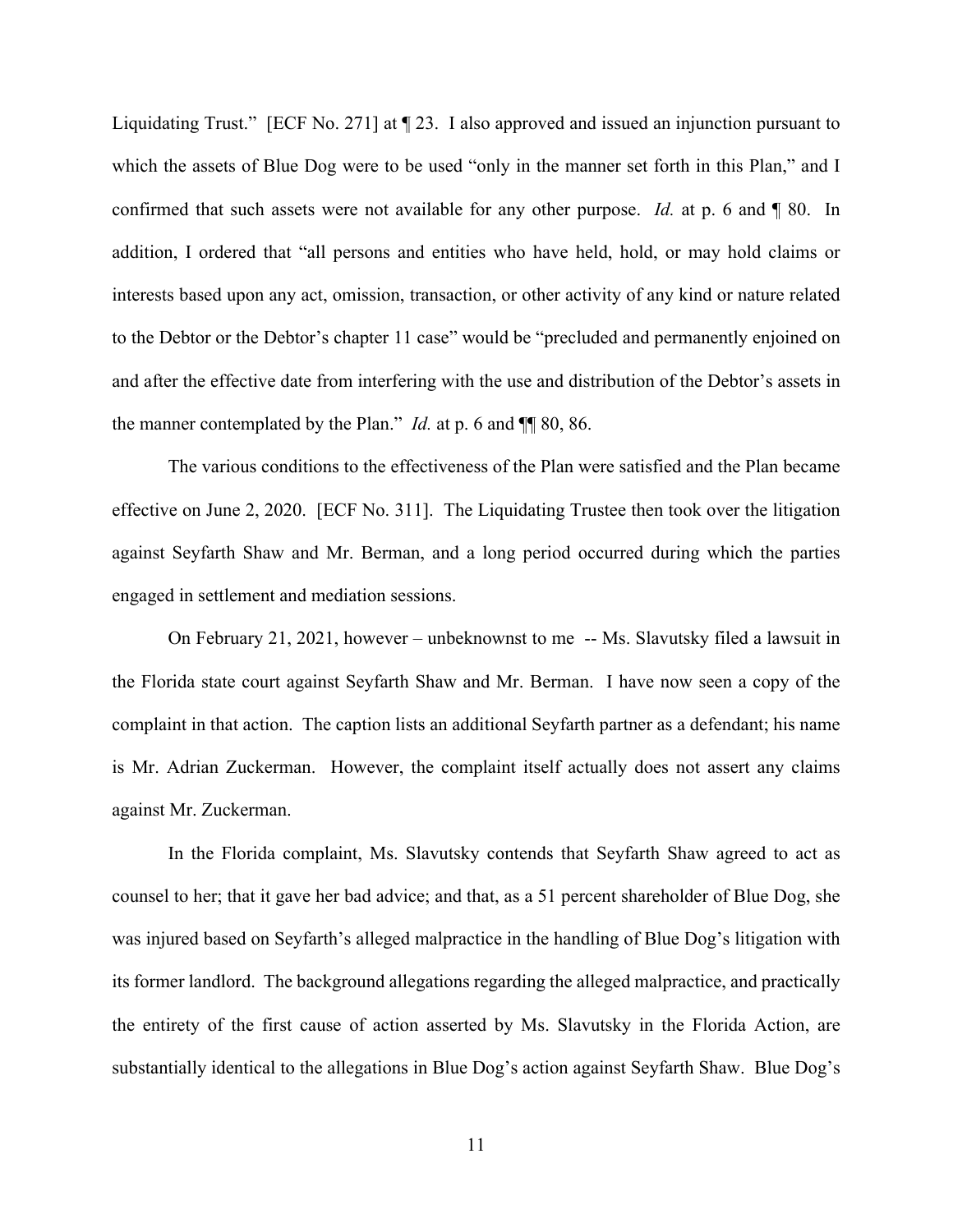own complaint obviously was a model for many of the underlying claims that were asserted in the Florida Action, though the Florida Action adds a number of allegations about Seyfarth Shaw's alleged duties to Ms. Slavutsky.

The complaint in the Florida Action is not crystal clear as to the damages sought by Ms. Slavutsky. However, it is quite clear that her primary claim is that she was injured in her capacity as a shareholder of Blue Dog because Seyfarth's representation of Blue Dog was flawed and because Seyfarth thereby prevented Blue Dog from pursuing a winning litigation strategy or from negotiating a better settlement. Those are the same injuries for which Blue Dog seeks recovery in the adversary proceeding that is pending before me.

I note that the Seyfarth Shaw firm named Ms. Slavutsky as a third-party defendant in the adversary proceeding that is pending before me. Ms. Slavutsky filed an answer in that adversary proceeding and did so a year and four months prior to the time she filed her complaint in the Florida Action. She did not assert any claims against Seyfarth Shaw relating to the matters that are at issue in the adversary proceeding along with the answer that she filed. Instead, she apparently elected to file them as an action in Florida instead of filing them in the litigation that had already involved the same substantial underlying sets of matters.

The Liquidating Trustee has now moved to enjoin Ms. Slavutsky from pursing the Florida Action. As I have already stated, Ms. Slavutsky has not filed a response, though the certificates of service that are on file show that she was served with the motion, and I have denied her request for an adjournment at the outset of this hearing.

It is very plain to me that at least most of the claims that Ms. Slavutsky is attempting to pursue are claims that belonged to Blue Dog and that now belong exclusively to the Liquidating Trustee. Ms. Slavutsky alleges that she was a shareholder of Blue Dog and that, in that capacity,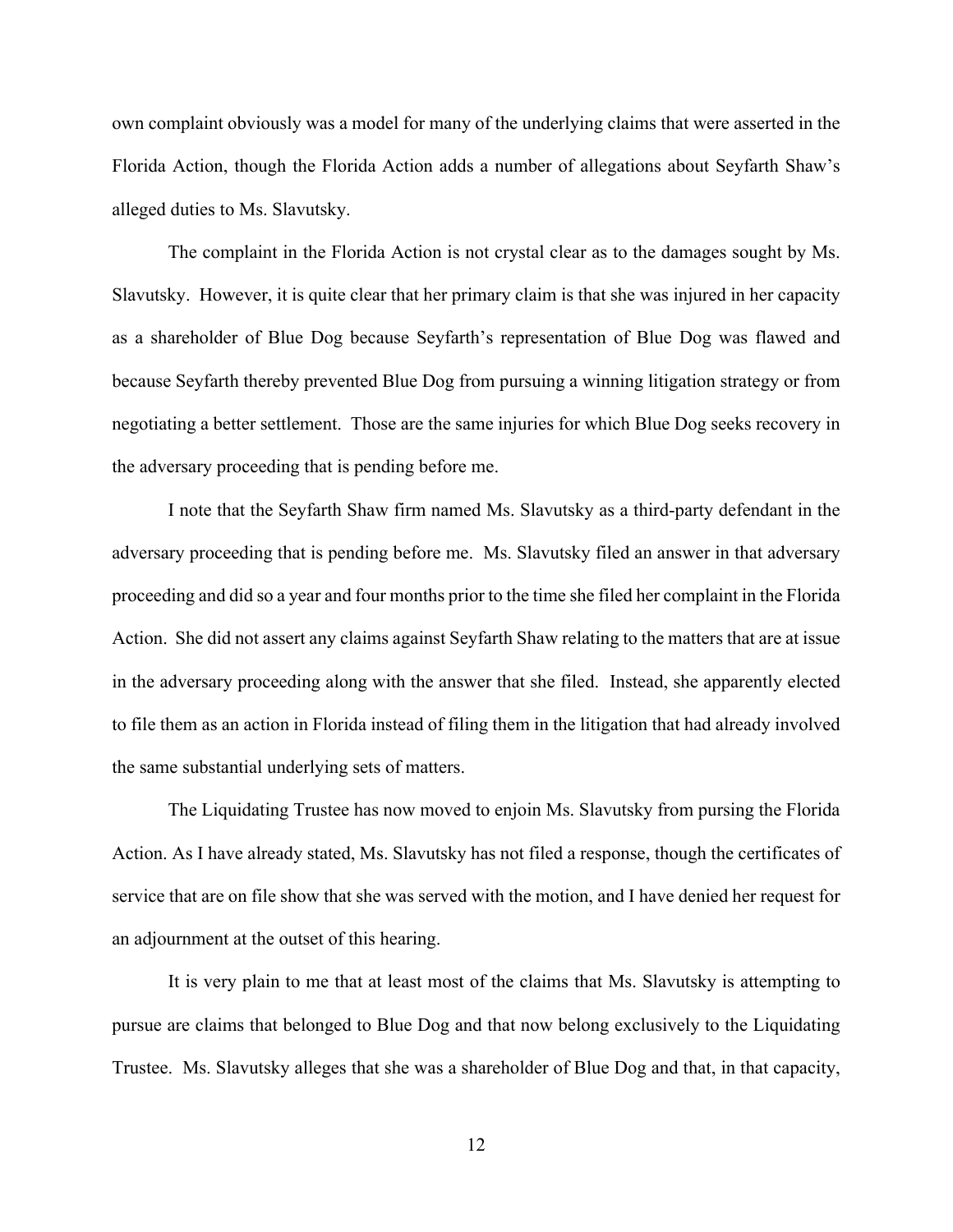she was injured derivatively by reason of injuries primarily suffered by Blue Dog. More particularly, she claims she was indirectly injured as a result of Blue Dog's inability to win its lawsuit with its former landlord and/or by Blue Dog's inability to negotiate a better settlement. In that regard, Ms. Slavutsky's alleged injuries – namely, a reduction in the value of her interests as a shareholder or a reduction in the value of the cash she might have received from the corporation if it had been more successful – are just derivative of injuries that were directly suffered by Blue Dog itself. It is well settled that a shareholder does not have a direct cause of action in such circumstances. *See Marshall v. Picard (In re Bernard L. Madoff Inv. Secs. LLC)*, 740 F.3d 81, 89 (2d Cir. 2014). In such a case, the cause of action belongs to the corporation, not to the shareholder. *Id*.

Ms. Slavutsky's pleading in Florida seeks to avoid this result by alleging that Seyfarth was her counsel in addition to being Blue Dog's counsel. I am troubled by this because, at the time of Seyfarth's retention, Ms. Slavutsky herself filed an affidavit in the proceedings before me that confirmed that Seyfarth's undivided loyalty and duties were owed to Blue Dog. But it does not really matter. No matter how Ms. Slavutsky seeks to characterize the representation and the duties that were owed, the injury for which she primarily seeks redress is an injury to Blue Dog's litigation prospects. The injury for which she seeks redress is an injury inflicted on the entity that owned the litigation claim, which was Blue Dog, not Ms. Slavutsky.

The Second Circuit has recognized that formal labels are not conclusive in deciding who owns a claim, since plaintiffs often try to plead their ways around obstacles to the assertion of claims. *See Tronox Inc. v. Kerr-McGee Corp. (In re Tronox Inc)*, 855 F.3d 84, 100 (2d Cir. 2017). For that reason, the Court of Appeals has held that where an individual seeks recovery for an alleged injury, and where that alleged injury to the individual consists of the secondary effect on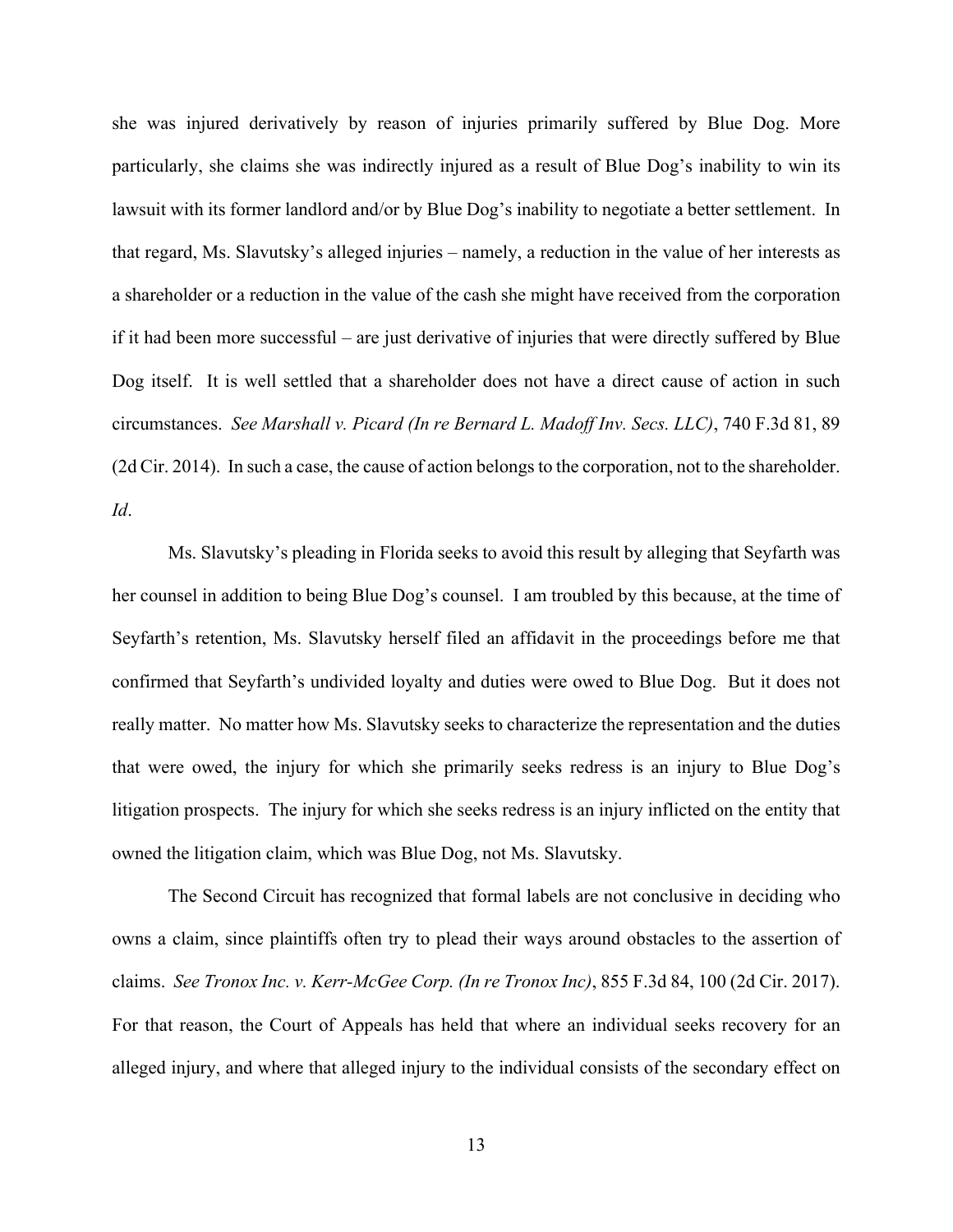the individual claimant of an injury that was done directly to another party, then the asserted claim belongs to the party who was directly injured and not to the claimant who alleges the secondary injury. Both the *Tronox* decision and the *Madoff* decision, each of which I have cited, clearly so hold.

I have no trouble under these and related decisions in finding that Ms. Slavutsky's claims are just derivative claims to the extent that they are based on actions by the defendants that allegedly inhibited or damaged the litigation that Blue Dog was pursuing against its former landlord. Blue Dog, not Ms. Slavutsky, was the party in that case. Ms. Slavutsky claims that she might have received a share of litigation recoveries or of profits if Blue Dog had maintained operations, but those interests of hers as a shareholder are entirely derivative of Blue Dog's interest, and Ms. Slavutsky's injuries in that regard are entirely derivative of the injuries allegedly suffered directly by Blue Dog. The claim belongs to Blue Dog, not to Ms. Slavutsky.

Furthermore, Ms. Slavutsky's interests as a shareholder in the proceeds of any claims owned by Blue Dog were subject to the Bankruptcy Code, and were subordinate to the interests of Blue Dog's creditors. How the proceeds of Blue Dog's claims were to be used and distributed is governed by the confirmed Plan in Blue Dog's case, under which all rights to the claim were assigned to the Liquidating Trust. It appears that Ms. Slavutsky sold the stock in Blue Dog and therefore sold her rights as a shareholder to receive any funds from Blue Dog.

Ms. Slavutsky's cause of action in Florida in effect seeks to exercise control over a claim that belonged to the estate and that was transferred to the Liquidating Trust, and it involves an effort to appropriate that claim for her own use and benefit. Under the terms of the Bankruptcy Code, under the Plan and under my prior Confirmation Order it is the Liquidating Trust, not Ms. Slavutsky, that has the exclusive right to pursue Blue Dog's claims and to negotiate with the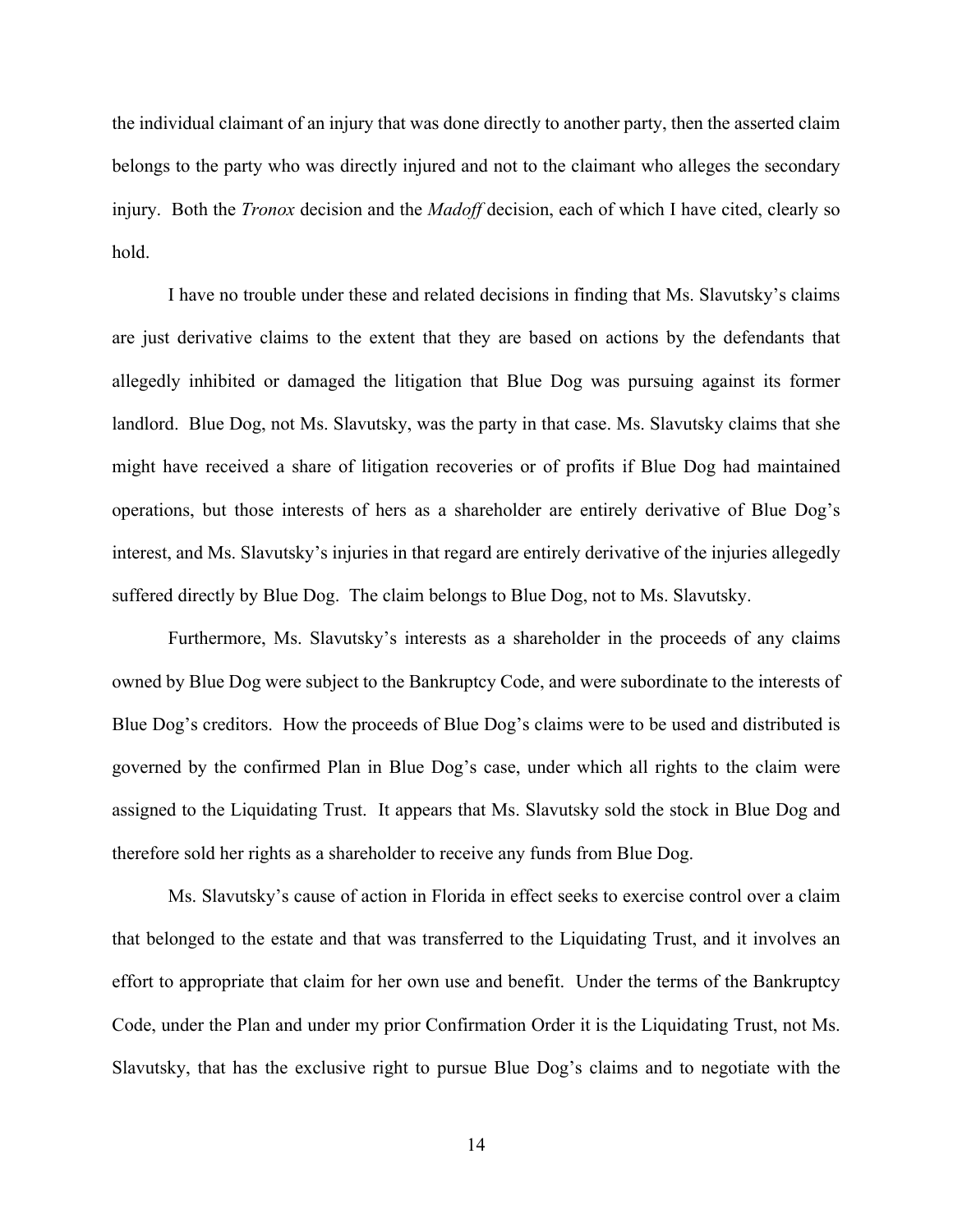Defendants over the terms of a potential resolution of those claims. By asserting her own claims, Ms. Slavutsky has interfered with that exclusive right in ways that violate the terms of the Plan and violate the terms of my Confirmation Order, including the injunctions that I issued.

Accordingly, the first cause of action asserted by Ms. Slavutsky, which alleges primarily injury to Blue Dog in the conduct of its litigation against this landlord, must be enjoined. That claim does not belong to her and cannot be asserted by her.

As to other claims: it is entirely unclear to me whether Ms. Slavutsky claims to have suffered any injuries apart from injuries that are derivative of the injuries suffered by Blue Dog. I pause to emphasize once again that no matter how Ms. Slavutsky seeks to characterize her claims, or seeks to characterize the duties allegedly owed by Seyfarth Shaw, any effort by her to recover by reason of injuries that she allegedly suffered that are merely derivative of the injuries allegedly suffered by Blue Dog itself is simply barred.

Ms. Slavutsky mentioned during the hearing today that she was a guarantor of obligations of Blue Dog, but she has not alleged that any actions by Seyfarth Shaw caused her to pay something on that guaranty that she wouldn't have otherwise had to pay. In fact, she acknowledged she did not have to pay anything under that guaranty. The ultimate terms of the settlement with the landlord involved a release of any claims the landlord had against Blue Dog and a payment by the landlord to Blue Dog, in effect leaving Ms. Slavutsky with no obligation under her guaranty.

What I do not know is whether there is anything in the Florida Action by which Ms. Slavutsky claims that she suffered any direct injuries of her own. I have already noted that she agreed personally to pay the fees of Seyfarth Shaw. I do not know if she seeks to recover any of the fees she paid on the ground that they were not earned, for example. And I do not know, and nobody has argued to me, why that claim would belong to Blue Dog as opposed to Ms. Slavutsky.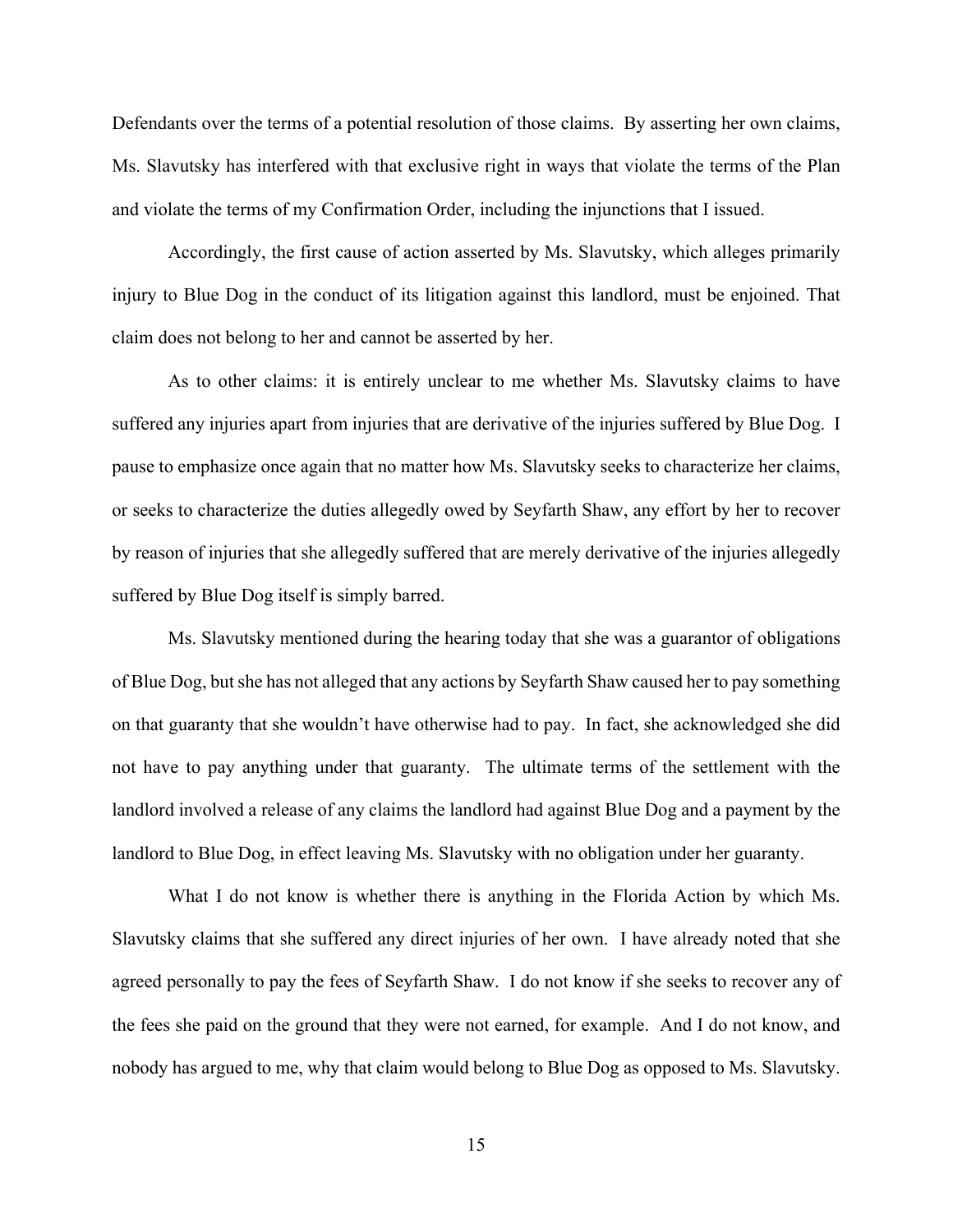Indeed, one of my prior rulings of the case was that Seyfarth Shaw could not claim any rights against Blue Dog with respect to unpaid fees, because the only obligation to pay those fees belonged to Ms. Slavutsky.

If Ms. Slavutsky suffered injuries that were not merely derivative of injuries allegedly suffered by Blue Dog – and again, that is something she has not really clearly identified – then she might have a right to pursue such claims. However, even if that were the case, it is quite apparent to me that those were compulsory counterclaims that had to be filed, if they were to be pursued at all, in the adversary proceeding that is already pending before me. Ms. Slavutsky was named as a third-party defendant by Seyfarth Shaw and she filed her Florida Action against Seyfarth Shaw only after she had filed an answer to the third-party complaint that Seyfarth Shaw had filed against her in the adversary proceeding before me. Obviously, the claims arise out of the exact same underlying facts and circumstances and they were compulsory counterclaims pursuant to Rule  $13(a)(1)(A)$  of the Federal Rules of Civil Procedure, made applicable to the adversary proceeding by Rule 7013 of the Federal Rules of Bankruptcy Procedure. *See* Fed. R. Civ. P. 13(a)(1)(A); Fed. R. Bankr. P. 7013. Ms. Slavutsky's continued pursuit, in Florida, of claims that could only be asserted as compulsory counterclaims in this adversary proceeding would create a multiplicity of actions, waste resources, unduly burden the litigation process, and (most importantly) create uncertainties among the defendants as to what claims they face in each court. An injunction is appropriate to prevent Ms. Slavutsky from pursuing those claims in Florida. *See, e.g.*, *National Equipment Rental, Ltd. v. Fowler*, 287 F.2d 43 (2d Cir. 1961) (confirming that an injunction may be issued to prevent the litigation, in a different court, of a claim that is a compulsory counterclaim in a prior action, so as to protect the jurisdiction of the court in the earlier filed action); *see also Computer Assocs. Int'l, Inc. v. Altai, Inc.*, 893 F.2d 26 (2d Cir. 1990); *Am. Home Assur. Co. v. Ins.*